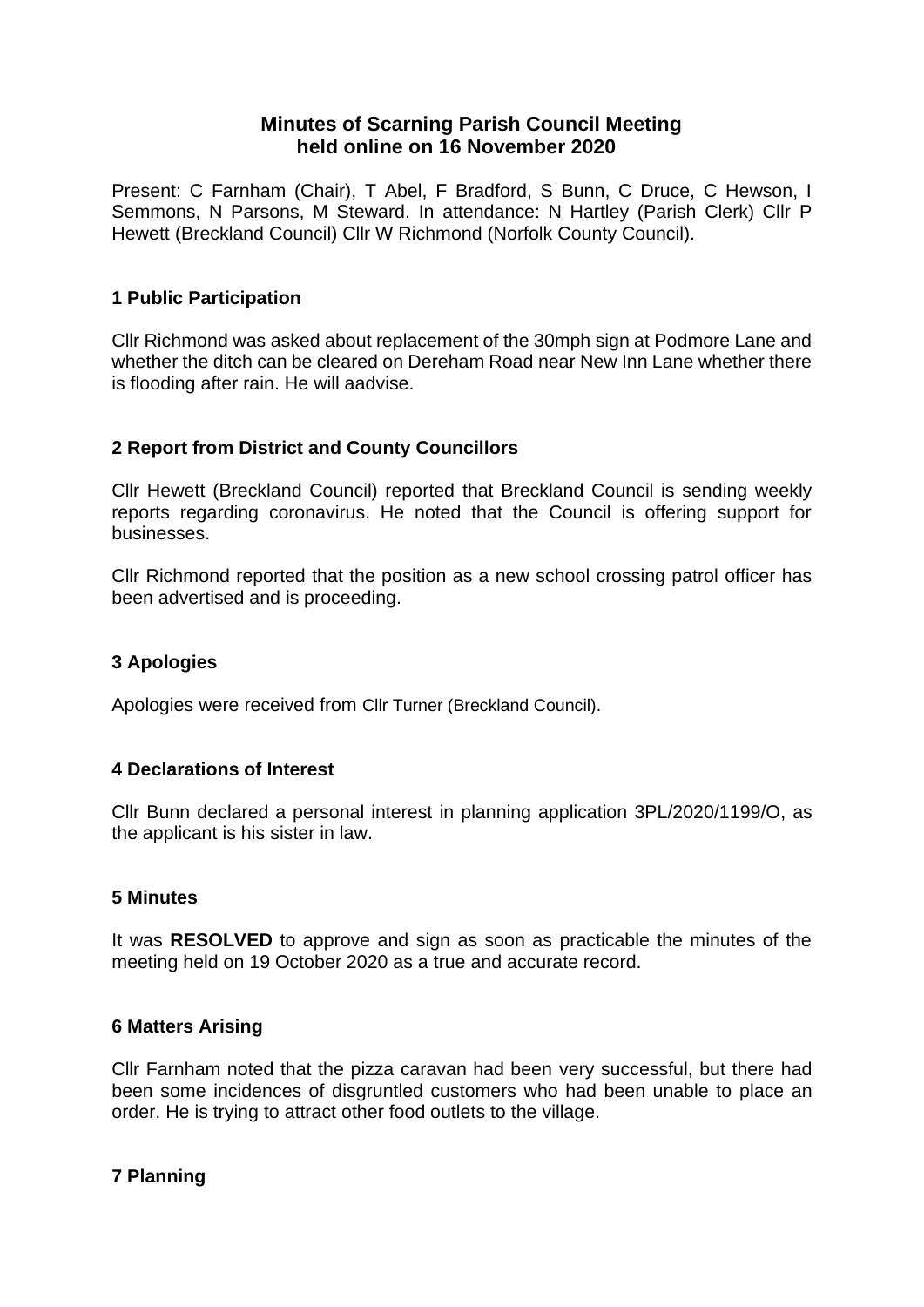#### 7.1 Application considered

Land adjacent to Pendle Barn, The Broadway Fen Road 3PL/2020/1199/O Outline planning permission for an affordable self-build family dwelling

It was noted that the proposed property is outside the Settlement Boundary, but that there had formerly been a pair of cottages on the site. There were no objections to the application. Cllr Druce abstained as he had not been able to read the application in advance of the meeting.

### **8 Finance**

8.1 The following payments were made in accordance with the Budget:-

Chq 102207 Age UK Norfolk, charitable donation, £100 (Section 137) 102208 Big C, charitable donation, £100 (Section 137) 102209 Dereham Cancer Care, charitable donation, £100 (Section 137) 102210 East Anglian Air Ambulance, charitable donation, £100 (Section 137) 102211 East Anglian Children's Hospice, charitable donation, £100 (Section 137) 102212 Norfolk Accident Rescue, charitable donation, £100 (Section 137) 102213 Priscilla Bacon Lodge, charitable donation, £100 (Section 137) 102214 Revitalise, charitable donation, £100 (Section 137) 102215 Cheque not used 102216 Dereham Meeting Point, charitable donation, £150 (Section 137) 102217 Norfolk Citizens Advice, charitable donation, £150 (Section 142) 102218 N Hartley, reimbursement of expenses, £236.62 102219 Glasdon UK Ltd, purchase litter bin for Water Meadows, £191.26 102220 Viking, photocopier/printer ink, £66.19 102221 A Glister, purchase and installation of Christmas tree, £170 102222 A Newton, cutting and clearance of Water Meadows, £996 102223 J Service, cut, rake and clear Lucy's Meadow, £580 102224 N Hartley, reimbursement of Zoom subscription (Oct & Nov) £28.78 102225 S Goldsworthy, flowers for flower beds, £20.70 102226 TOP Garden Services, cutting verges & Water Meadows, £534 102227 TOP Garden Services, cutting Scarning churchyard, £180 (Section 137)

The Council noted the payment to A Newton (102222) and that Mr Newton has agreed to carry out the cutting near the Ted Ellis play area in the spring.

8.2 The meeting received a report of Actual to Budgeted expenditure

# **9 Clerk's Report**

The clerk noted that the bus shelter at Dereham Road/Chestnut Road has been installed and the repairs made to the shelter on the opposite side of the road. The Ted Ellis play area surfacing should be laid in the week beginning November 30. The school noticeboard has been delivered, but without all the relevant parts. The solar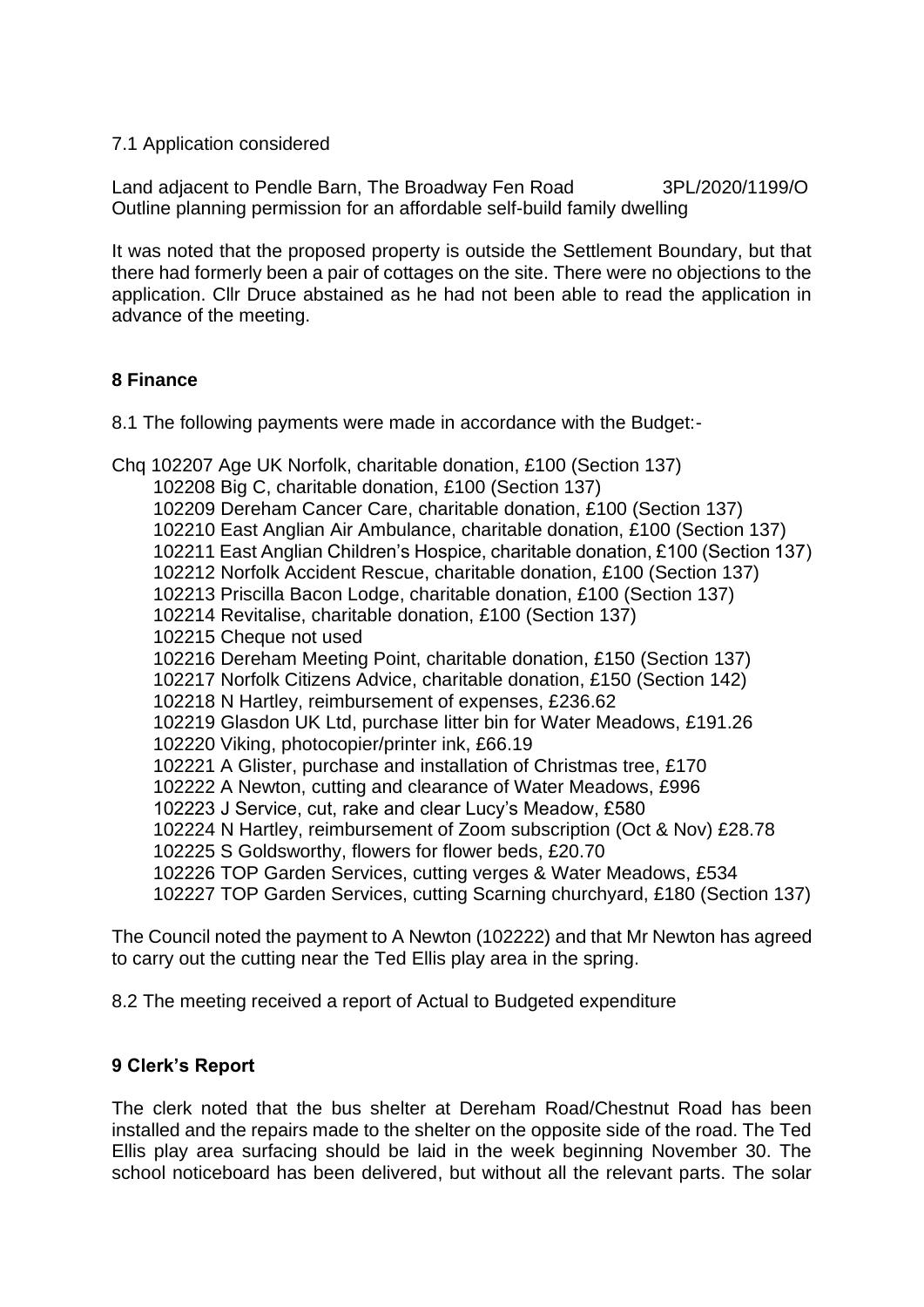light at Black Horse Close bus shelter is to be installed shortly. The bench and litter bin to be installed near the Blackthorn Drive play area are on order.

# **10 Scarning Beacon**

Cllr Farnham noted that the Beacon is now only available online and there are currently 110 email subscribers. It was noted that it is not feasible to supply a large number of paper copies.

# **11 Scarning Water Meadows**

Following the last Parish Council meeting, Breckland's Asset Management team sent an email allowing the Parish Council to put a bench on the Water meadows. However, they say that the Parish Council can take no further action on the play areas or the main meadows until a deadline of October 2021 has been met to complete all works on the Meadows. This will prevent the Parish Council from putting any new play equipment on either play area and for example another bench/picnic table or similar.

In response, the Parish Council has asked Breckland Council to point to the relevant clause in the lease which allows them to prevent the Parish Council from installing new equipment. If they are relying on Clause 4.9 which refers to the two play areas 'not to make any alterations, additions or improvements without the landlord's prior consent,' the Parish Council has drawn attention to the add-on to this clause, which is that written consent from the landlord is 'not to be unreasonably withheld or delayed.' The Parish Council has asked them to explain specifically on what grounds of reasonableness they are seeking to withhold permission for any additions in the play areas, both of which have been maintained in terms of grass cutting and the play equipment itself throughout the tenancy. The Parish Council has also asked them to point to the relevant clause in the lease which allows them to impose a deadline.

Cllr Hewett (Breckland Council) noted that Breckland Council is attempting to work out a uniform plan embracing all the landowners at the Water Meadows. It was acknowledged that the Water Meadows is a valuable piece of land which needs to be protected and properly managed. Cllr Hewett was asked to facilitate the Parish Council's plans with regard to the play area in terms of the addition of new equipment and other items.

### **12 Outdoor table tennis table at Scarning Water Meadows (Blackthorn Drive play area)**

The Parish Council proposed installing an outdoor table tennis table on the Blackthorn Drive play area. It was **RESOLVED** to purchase and install a table, subject to approval from Breckland Council. Cllr Hewson abstained. The clerk will ascertain the length of a manufacturer's and /or supplier's guarantee and delivery dates.

### **13 Outdoor table tennis table on Scarning Playing Field (Shipdham Lane)**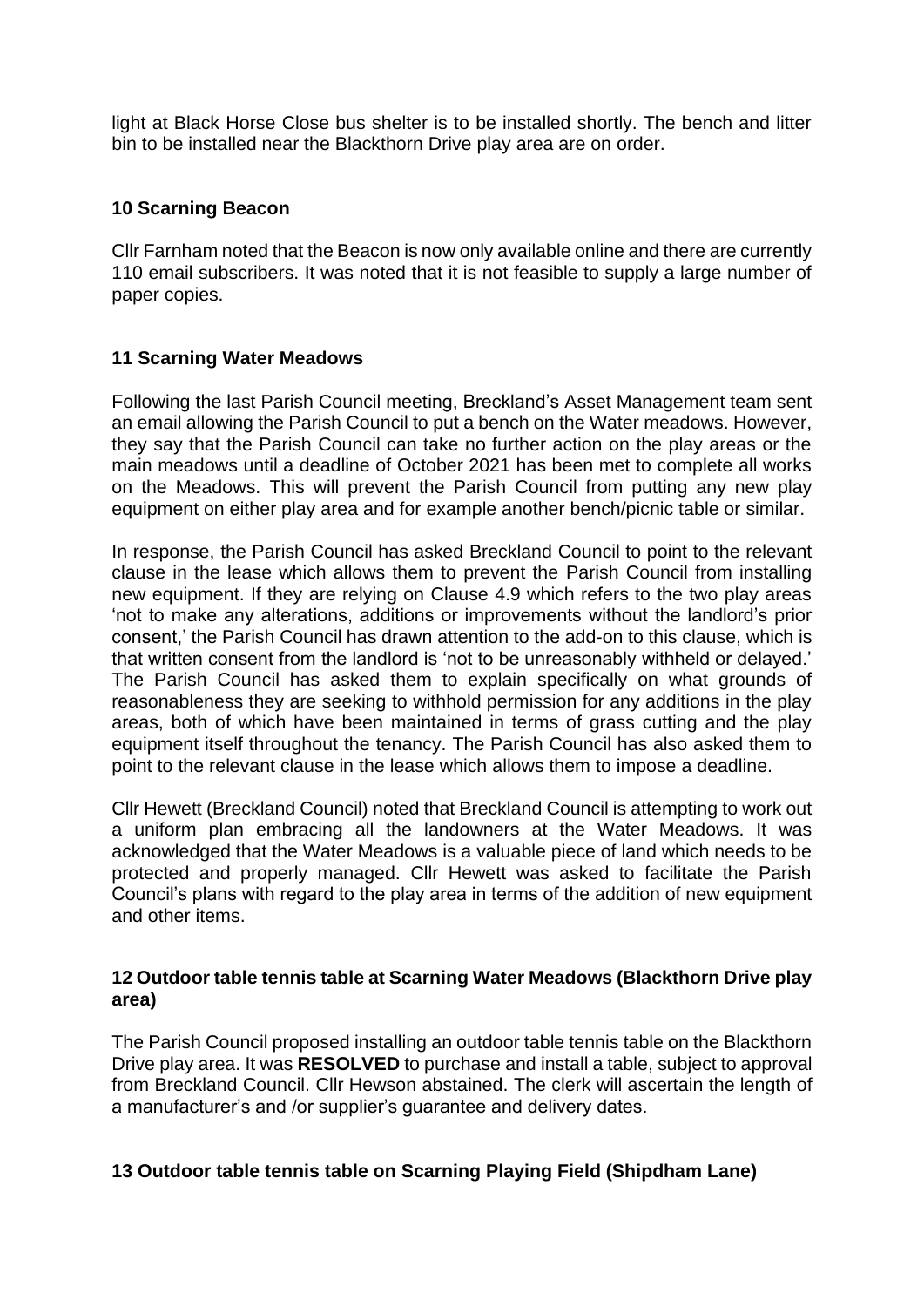The Parish Council proposed installing an outdoor table tennis table on the Shipdham Lane playing field. Cllr Hewson said the Playing Field Committee would prefer to carry out repairs to the existing play equipment and not to introduce new equipment at this time. He will provide quotes for the work to be carried out.

# **14 Parish Partnership Bid**

It was proposed to apply for school crossing signs as a Parish Partnership bid. It was **RESOLVED** to apply for a single sign on Dereham Road heading westbound in advance of the crossing point and the Draytonhall Lane junction. Cllr Richmond will use his Members Budget of £3,000 toward the cost. The cost to the Parish Council will be approx £1,200.

### **15 Parish Website**

It was **RESOLVED** to appoint a subcommittee to investigate updating the parish website. The subcommittee will comprise Cllrs Farnham, Parsons and Druce.

### **16 Tree at Dereham Road**

The Council had received a request from a resident to fell a tree that overhangs her garden. It was **RESOLVED** that there is no need to fell the tree, as the Council's tree survey had highlighted no defects or issues with the tree.

### **17 Scarning Beacon (Dereham Road)**

The Council considered a proposal to inspect the Beacon and plans to move the Beacon in 2022 as part of the Queen's Jubilee. Cllr Farnham suggested holding events over the course of the Jubilee celebrations. It was **RESOLVED** to move the Beacon to a more prominent position in the lay-by, subject to approval from Norfolk County Council.

### **18 Bin at New Inn Lane Lay-by**

It was proposed to move the bin from the New Inn lay-by onto the grass next to the footpath so that it can be used by both pedestrians and dog walkers. Breckland has given its permission to move the bin. It was **RESOLVED** to move the bin.

### **19 Parish Archives**

It was proposed to digitise parish documents. The clerk was asked to check with the Norfolk Record Office if it will allow its documents to be digitised.